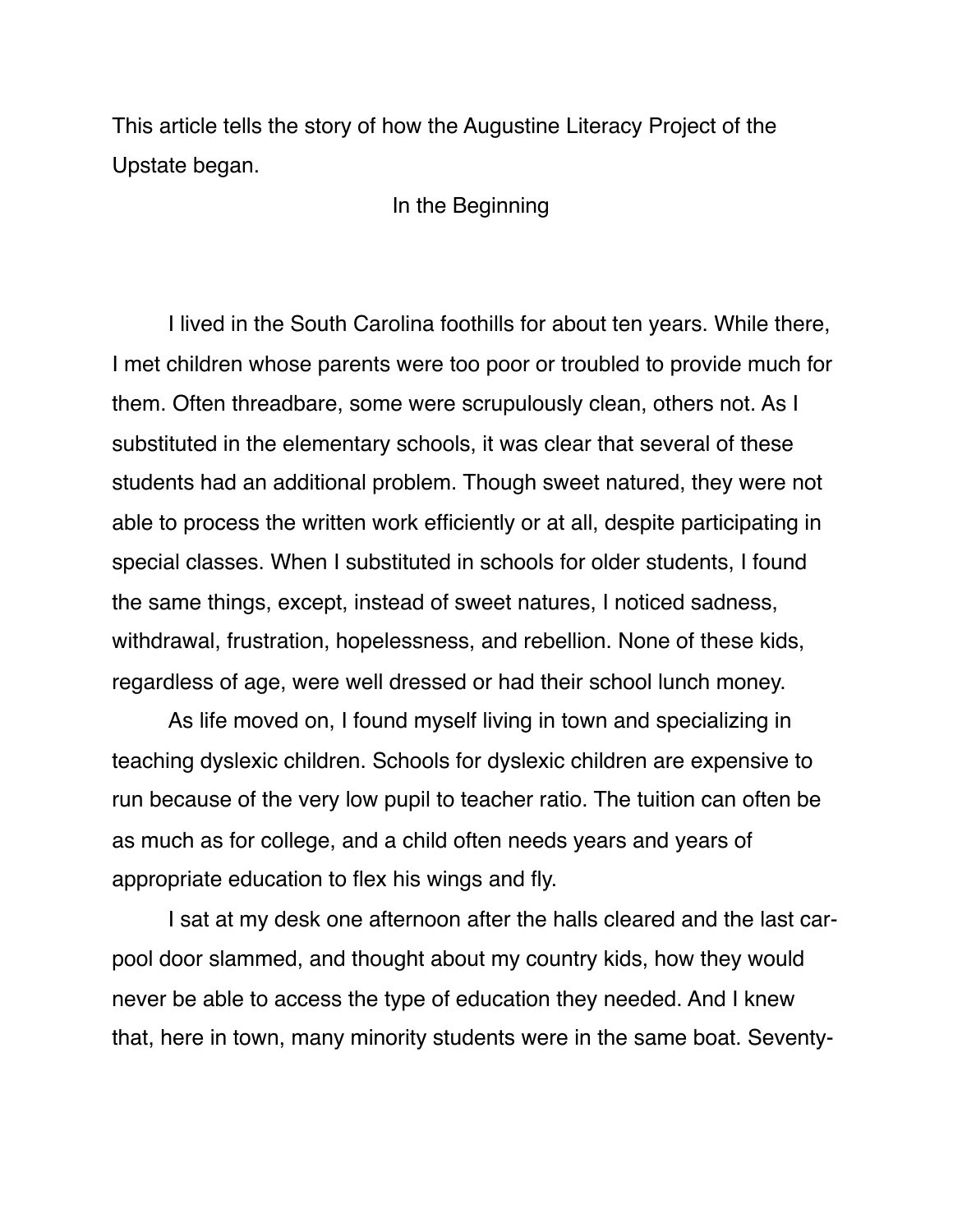five percent of prison inmates have inadequate reading skills, and the inmate population is weighted towards African American males.

At first, I volunteered in a government sponsored summer program in an African-American neighborhood. I was graciously received and appreciated, but I was an unknown, the special skills I brought to the task of teaching reading were not understood, and mandated programs were in place.

Leading up to another summer, I asked around and tried to meet folks who had the ear of the community, so that I could explain what I could offer and try to develop some way to tutor the children. Being a white person in a non-white neighborhood, I literally could not even get in the door. Besides that, I was just one person who saw the need and had a skill.

At some point, I decided to just *do* what I wanted to do -- tutor at-risk children -- instead of trying to organize or develop. I began tutoring for free twice a week in a lovely, organic, low-income-neighborhood summer and after-school ministry. The kids were packages full of energy, hope, and enthusiasm for life itself -- *not* for being tutored after school!

I tried to enlist other teachers at my school in tutoring for free. Most were exhausted after a full day and the inevitable paperwork. Those who did tutor privately before going home to families did it because they needed to supplement their income.

So, for a sweet period, I fed on the charm and beauty of working with "my kids." Their progress was satisfying and their love for life gave me energy and joy. I am so grateful to that group for allowing me in. But the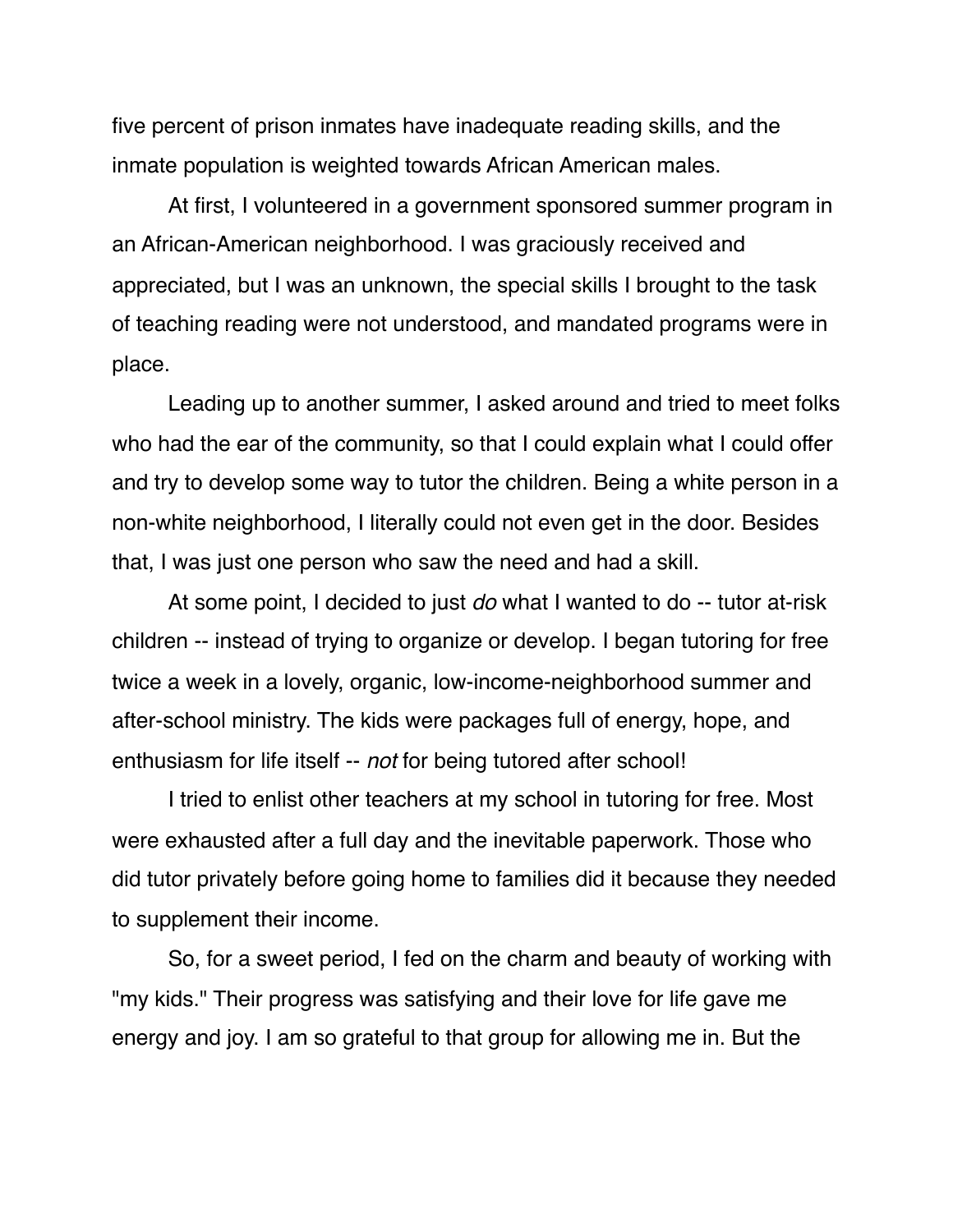unmet needs of thousands of economically challenged children weighed on me.

My daughter also became a teacher of dyslexic students and lived in Charlotte. She knew of my hopes of seeing more done. One day she called me and mentioned a program in North Carolina that did something similar to what I wanted to do. I called in the fall and spoke with Debbie McCarthy, the Executive Director of the Augustine Literacy Project. She was very gracious, pleased I had called, and generously sent me their lesson plan and sequence. Freely sharing those items was HUGE. Many people sold their materials for teaching with the powerful Orton-Gillingham approach for dyslexics. Here I was being gladly received by someone who was doing what I wanted to do! After receiving and reviewing the documents, I knew I was looking at not only a generous, open-spirited project, but an effective one, too. *Halleuia!* I would not have to invent the wheel, just pedal the ones already there.

Many people were offered scholarships for attending the two-week Augustine training in Chapel Hill, North Carolina, but since I was not a Tarheel, I didn't qualify. I wrote the check and began a journey that has brought me a life of wonderful friends and endearing students. After I took the training and did a year of ALP tutoring after school, it was time to bring a chapter of the ALP to upstate South Carolina. For that, I needed volunteers and my church's backing. That's a drama for another time, but as you can tell, here we are. It was *grace* all the way.

## Maxine Bennett